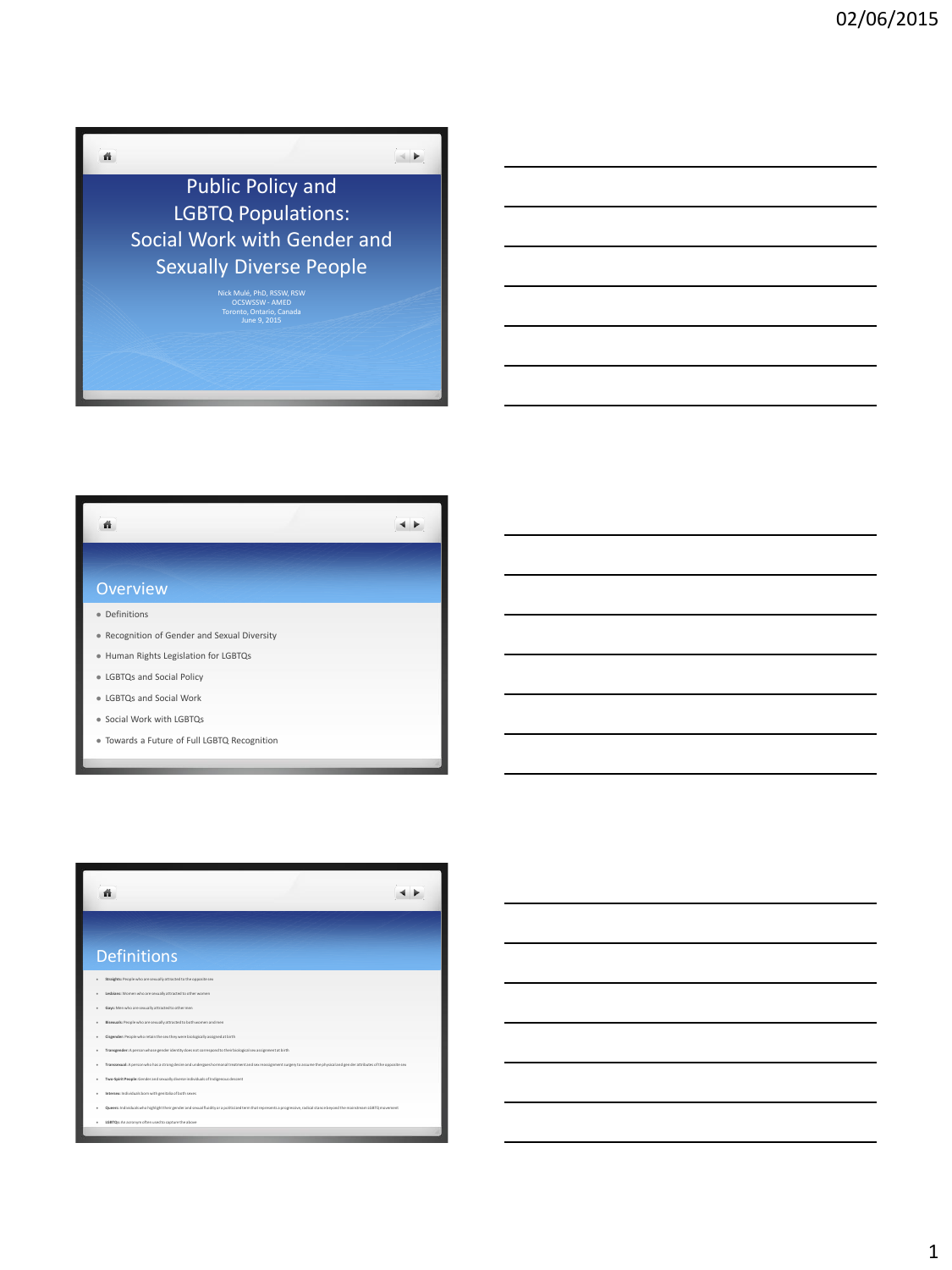## ñ  $\blacktriangleleft$   $\blacktriangleright$ Recognition of Gender and Sexual Diversity Historical & Social Overview:

- Modern era LGBTQ movement arose from the Gay Liberation Movement of the late 1960s-1970s

- Gay Liberation Movement sought material changes and a shift in discourse

- Over time LGBTQs fought the major pillars behind their oppression (the law – 'criminals', medicine – 'sick' and religion – 'immoral') increasing their social acceptance in the process

- The essence of liberation is emancipation, which is a driving goal in today's Queer Liberation Movement

ñ.  $\begin{array}{c} \hline \end{array}$ Human Rights Legislation for LGBTQs Federally, 'Sexual Orientation' is an analagous prohibited ground for discrimination in the Canadian Charter of Rights and Feedoms (1995) and an explicit ground in the Canadian Human Rights Act (1996) 'Sexual Orientation' now included in all provincial (ON 1986) and territorial human rights legislation across Canada

- 'Gender Identity and/or Expression' now included in human rights legislation in seven provinces and one territory and is currently being debated at the federal level in the Senate
- Same-sex adoption is legalized in all provinces and territories with varying rules therein
- Same-sex marriage was legalized in 2005 across the country, making Canada the 4th in the world to do so

## LGBTQs and Social Policy

 Ontario has been at the forefront of some of the more innovative policy of late:

 $\leftarrow$ 

- *Bill 13: Accepting Schools Act, 2012*
- *Bill 33: Toby's Act: (Right to be Free from Discrimination and Harassment Because of Gender Identity or Gender Expression), 2012*
- *Vital Statistics Act, 2012*

ñ.

- *Proposed Bill 77: Affirming Sexual Orientation and Gender Identity Act*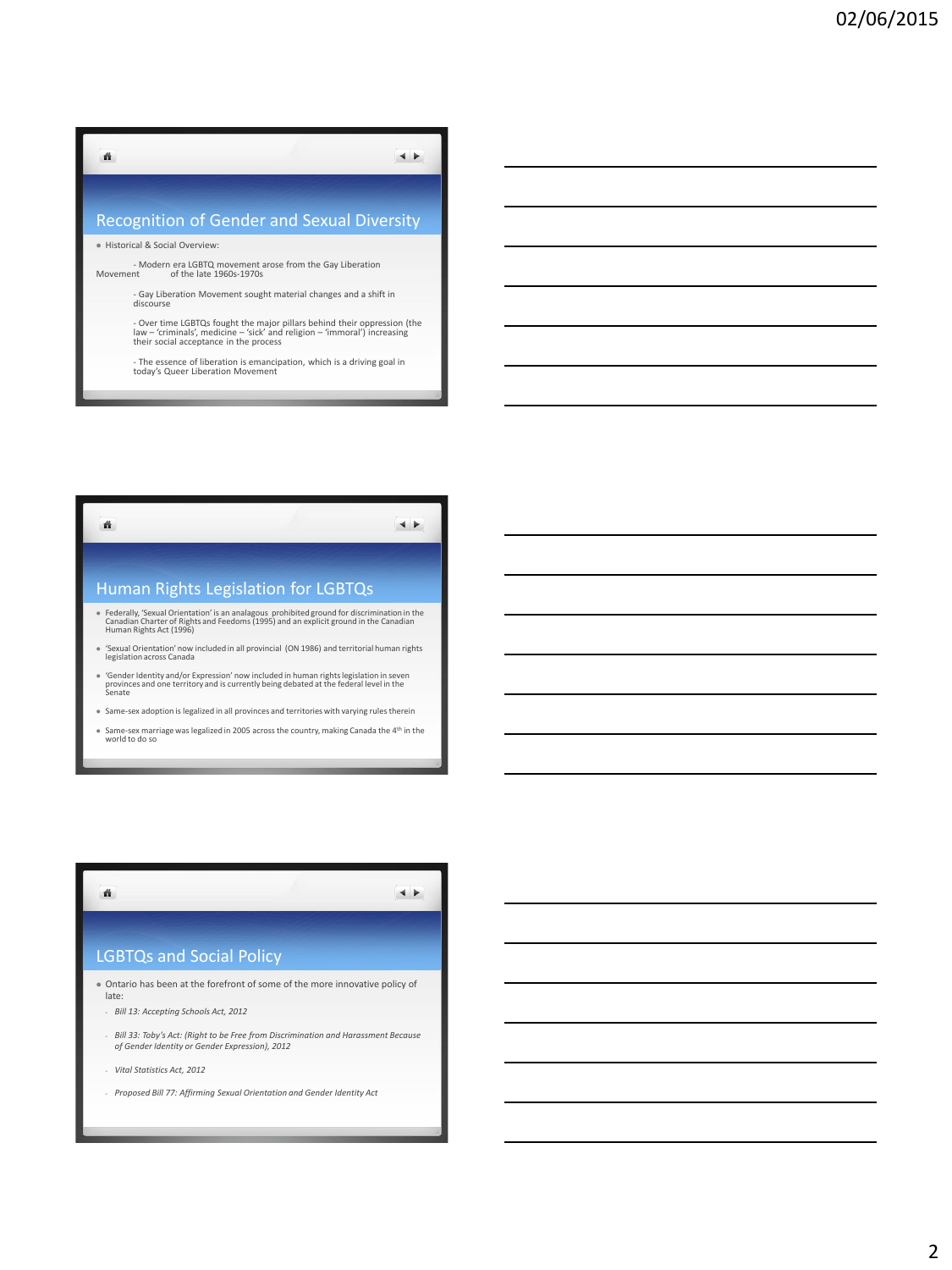## LGBTQs and Social Work

ñ

- 'Sexual Orientation' is generally captured in social work ethics and professional standards of practice in Canada (CASW, CASWE)
- Social work lags on the issue of gender identity and gender expression
- *Joint Statement on the Affirmation of Gender Diverse Children and Youth*  (CASW, CASWE, 2015)

 $\blacktriangleleft$   $\blacktriangleright$ 

 $\leftarrow$ 



- This has meant taking a strength-based, anti-oppressive approach that is both affirming and empowering
- Social work also has a role to play in advocating for research, funding, programs and services, whether in mainstream settings or specialized that equitably address LGBTQ concerns and issues

## Towards a Future of Full LGBTQ Recognition

ñ.

- Despite the progress made, LGBTQs continue to be a population that faces discrimination and oppression
- $\bullet$  Intersectional characteristics expose this along lines of race, ethnicity, gender, class, (dis)Ability, geographical location, age, creed, etc.
- Legal justice does not necessarily translate into social justice for LGBTQs, hence social work regarding these communities continues